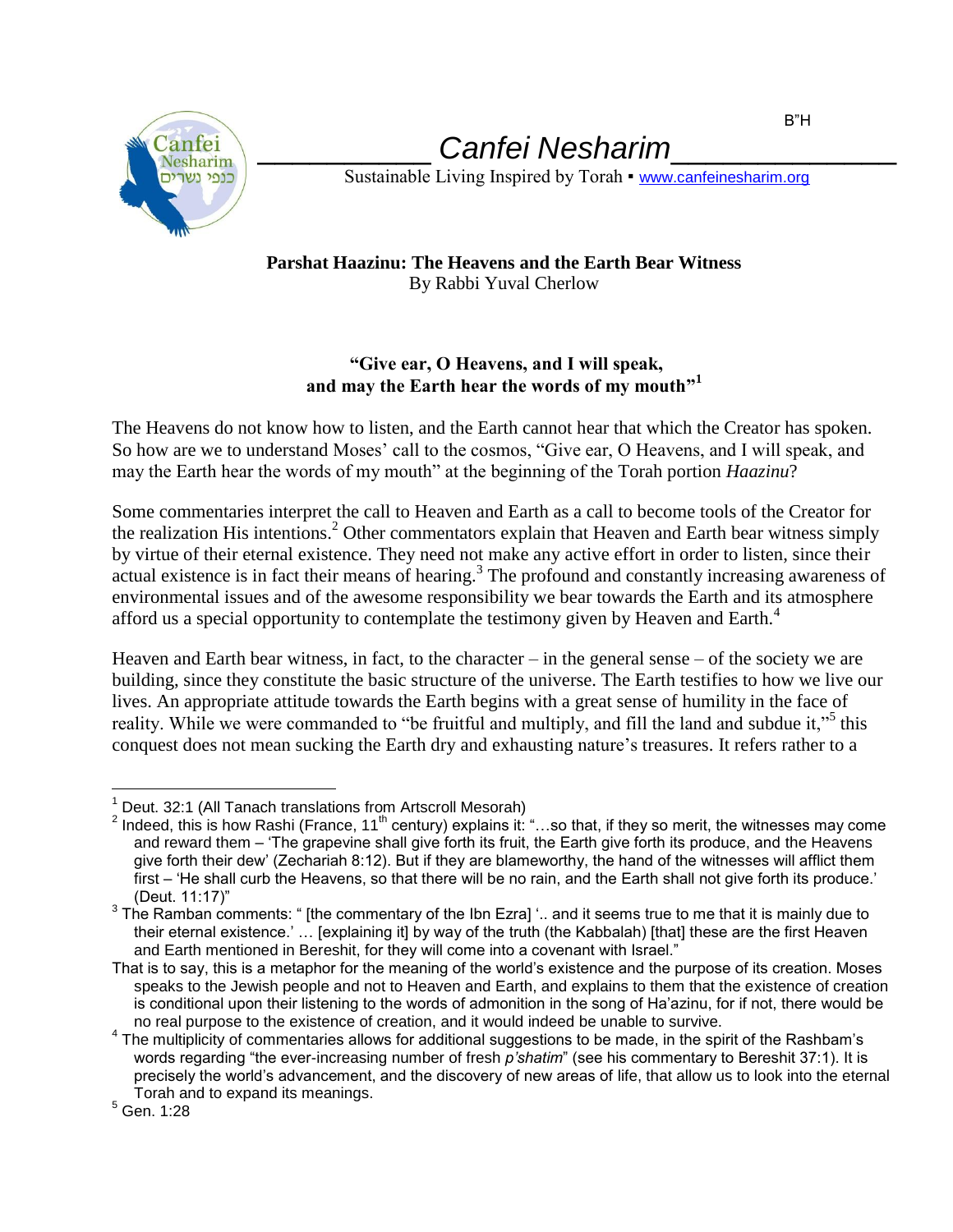control and mastery of the world that is guided by knowledge of our responsibility to use it to realize the full potential of everything and everyone that exists in our world.

The failure to protect the environment serves as a very powerful testimony to a number of extremely basic issues. First, it exposes a society driven by consumerism and greed, one which knows no fulfillment, and does not know how to restrain itself from exhausting the pleasures of this world. This can be seen as the root of the verse found later in our parsha, "Jeshurun became grew fat and kicked."<sup>6</sup> The obesity spoken of here is a result of unbridled consumption and of intensive gorging on everything the world makes available to us. Not only this, but the abused Earth also testifies to the fact that our massive consumption has been done without any mechanisms put in place for its protection. What this points to is a society that is not at all afraid of decline and is not open-minded enough to allow for constructive criticism. The destruction of the environment is thus a testimony to the spiritual level of society.

Second, a society that destroys the environment is one that lacks any sensitivity towards future generations. Of itself, it espouses the philosophy 'eat and drink, for tomorrow we shall die,' while abandoning its children to an unknown future.<sup>7</sup>

It should be emphasized, however: it is not inherent that a society that takes pains to protect its environment will expand these efforts to its spiritual vision as well. On the contrary, it is possible to envisage a situation in which a society becomes addicted on a broad scale to the protection of its resources and environment, specifically out of a fear of, and an escape from, spiritual visions and a connection with the Divine. Protection of the environment may turn into a modern form of idolatry, precisely because of its focus on the real and tangible world, and its disconnect from a holy and pure life of faith.

That said, it is nonetheless true that the spiritual and moral stance that regards itself as responsible for the image of the world and the protection of the Earth is an appropriate foundation for the building of a truly spiritual world. The opposite is also true: we may find a moral and just society that does not see the need to protect the quality of its environmental life. There is usually, however, a connection between the character of society and its attitude towards its surroundings.<sup>8</sup>

 $\overline{a}$ 

 $^6$  Deut. 32:15

 $^7$  The song of Ha'azinu teaches us the spiritual significance of this attitude – the Creator speaks of how He nursed the nation with honey from a rock. This nursing represents the entering into an eternal covenant between the Creator and the Jewish people, with the purpose of realizing the unique vision of the nation of Israel. The Nation did not rise to this challenge, and this failure received expression throughout an entire pyramid of reality – from the real world as it appears to us, to the very highest spiritual vision.

<sup>&</sup>lt;sup>8</sup> One of the psychological methods for dealing with crisis situations is called the "drawers method" (see "A top-drawer therapy," [Tamar Rotem,](mailto:trotem@haaretz.co.il) *Haaretz*, 10-4-05, [<http://www.haaretz.com/hasen/pages/ShArt.jhtml?itemNo=562503>](http://www.haaretz.com/hasen/pages/ShArt.jhtml?itemNo=562503)). The basic idea underlying this theory is that when a person designs their close surroundings in a certain way, this design serves as an anchor for their spiritual image and for their ability to organize the other areas of their lives. It is not a direct connection, since there are many people whose internal worlds are organized, while their drawers are messy, and of course, the opposite exists as well – those whose excessive strictness with regards to organization and discipline is the very thing that makes their lives intolerable. Nevertheless, it is true to say that there is a certain connection between the world surrounding an individual and the world that is internal to them, and that the same principle from the world of drawers can also be applied to the entire surrounding world. Caring for the Earth achieves the same effect in general society as the drawers principle creates in the private individual. The reverse is also true – the environment can bear witness to the quality of the society that inhabits it.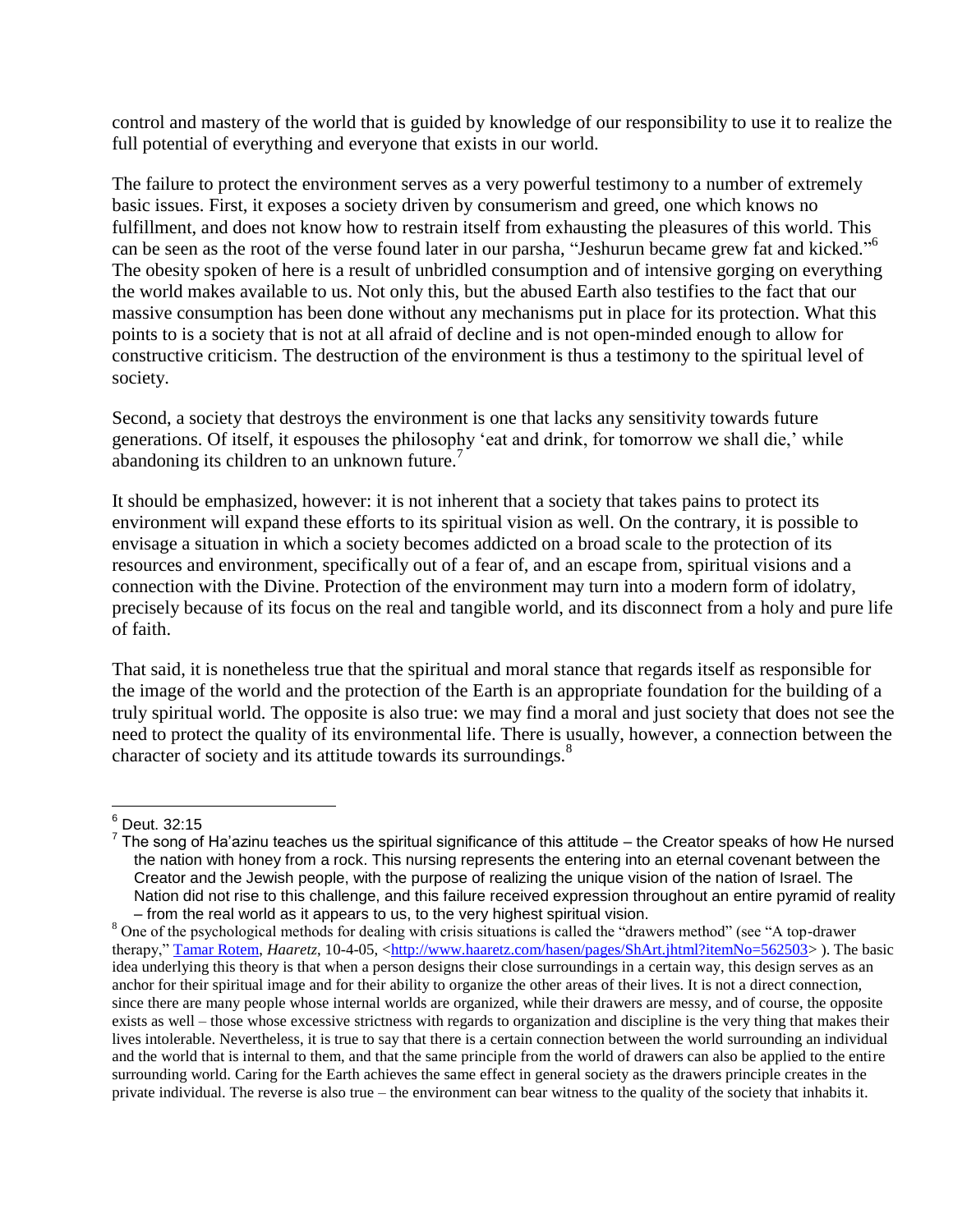We have dealt until now with the Earth, but these sentiments are also true with regard to the Heavens. (The Hebrew word for Heavens, *shamayim*, can mean both heaven and sky, so in our context we are looking at environmental problems relating to the skies or the atmosphere.) When attempting to discern the character of a society by looking to its skies, several issues are of relevance. Of these we will mention three: first and foremost, the ever-widening hole in the ozone layer, $9$  which testifies more than anything else to the character of Western society. Production methods and unbridled consumerism are today infecting the awakening giant – China, as well as its neighbor, India, and the world in which we live is entering an insane, materialistic rat race. The destruction of the atmosphere bears very real testimony to what is currently happening, as well as testimony to the character of the society in which we live and through which we develop.

The second issue is rainfall, which is heavily influenced by humans' actions on the Earth, such as deforestation and global warming. Drought, too, has a new facet – it is now also a consequence of human action, and can be avoided in part by adopting a better relationship towards the universe. The connection between man's moral stance and his ethical lifestyle, and rainfall, is truly a fascinating topic; not as a supernatural miracle, but as the direct and straightforward connection between overconsumption and scarcity of rainfall.

Thirdly, in a place farther away from us, but still one that is beginning to bear significance with regard to our destiny, the seeds of another catastrophe are being sown: the chaos taking place today in outer space. Experts claim that space is filling up with filth: satellite parts, waste, etc.<sup>10</sup> This stuff, known as orbital debris or space junk, is becoming an integral part of space, with the Heavens once again bearing witness to the faulty character of humankind's activity in our world.

Our awareness of environmental protection reveals to us, then, an additional layer of significance to the testimony of Heaven and Earth. It is a direct testimony – not miraculous, one whose source lies in the structure of the natural world that lies before us. The world itself bears witness to the character of the society that inhabits it. A spiritual response must therefore be directed not only to the Heavens above, but also to the Earth below, and must be expressed not only in keeping the *mitzvot* and remaining loyal to the Divine covenant, but also in remaining loyal to the world designed by the Creator. By so doing, we will be fulfilling a twofold objective. We will protect the world designed by the Creator, and will fulfill His commandment from the beginning of Creation to take responsibility for the world's character and to ensure that it can fulfill its own purpose. The second objective is the harmony that will be created between our spiritual world and the real world in which we live. This harmony is what will allow us to build a world whose external framework and internal content both express exactly the same idea. It is then that Heaven and Earth will bear witness to the deep process of *teshuva* and *tikkun*—repentence and repair— that we are engaged in, while serving as a barometer of sorts that reflects our spiritual and moral character.

 $\overline{a}$ 

<sup>&</sup>lt;sup>9</sup> According to the US National Weather Service's Climate Prediction Center, "The ozone hole has steadily grown in size (up to 27 million sq. km.) and length of existence (from August through early December) over the past two decades." Reports and charts on the ozone hole are available online at <http://www.cpc.ncep.noaa.gov/products/stratosphere/sbuv2to/ozone\_hole.shtml>

 $10$  See <http://orbitaldebris.jsc.nasa.gov/faqs.html#1>